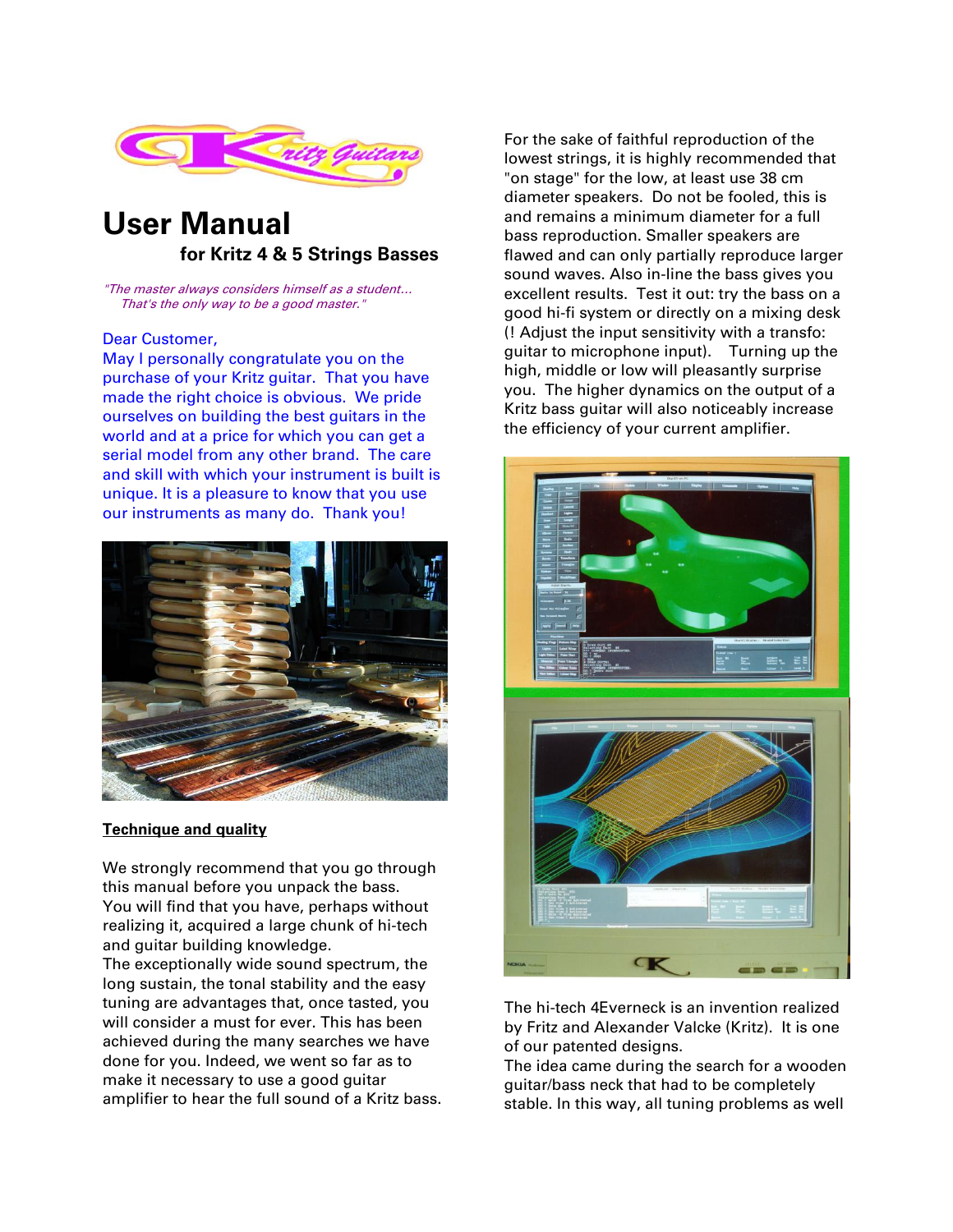as dead spots could be eliminated without having to change the sound.

This search was accompanied by many tests. Thanks to investments in hi-tech 3D systems that can simulate vibrations and stresses digitally and visually via the computer, a fairly good approximation of the ideal bass neck could be worked out. The musician's wishes were especially taken into consideration. The result is the creation of a guitar and bass neck made of more than 90% wood, with a minimum of carbon reinforcement inside. The advantages are:

- Exceptional wide sound spectrum
- Tight as metal with a longer sustain.
- more harmonics
- consists of 93% wood only 7% is carbon (models from 2000 on)
- possibility of using new woods wood = new sounds
- no trussrod = no cavities under the fingerboard
- = no dead spots
- fingerboard with nulfret for tone purity and low action
- stable and permanently straight for an optimal

 reliable playing comfort - low weight good balance of the instrument

- insensitive to "on-stage" temperatures
- fewer tuning problems due to the great stability
- Creation of own sound by application of of soft or hard woods



The 4Everneck does not include a trussrod. The neck is completely solid and does not need to be adjusted. It is an important step in the new technological evolution of the bass guitar. There is no turning back. We never thought it wise to work iron rods or cavities into a neck.

The 4Everneck is a wooden neck made with the utmost care and precision, using the latest techniques. It is the solution to many tuning and tone problems that keep popping up on other guitars. The inaccuracy of ordinary necks is such a big problem that almost all manufacturers and users think it is logical that necks need to be tuned. Nothing could be further from the truth. The 4Everneck is carbon reinforced inside and over its entire surface. This method of making the necks is unique in the world. We developed through 3D techniques a method to give the wooden neck a permanent shape. In normal use, the neck has a strength that surpasses ordinary wooden necks by a hundred times. You can combine string sets with strings between 45 and 130 without any problem.

#### **Maintenance**

Clean the guitar with Kritz GP guitar polish and a fine towel or polishing wipes. This polish is finer than hand polished and will not leave scratches or satin marks on the finish. Finger sweat contains salt and is aggressive. Strings therefore will rust quite quickly. Always clean the strings immediately after playing with a non-watting towel (cotton). This removes the sweat from the strings. If the strings do rust you will lose some of the clarity of sound, as the vibrations are then obstructed by the irregular string thickness. A lacquered fretboard (Bird-Eye or maple) is maintained with the usual Kritz guitar polish. An unpainted fingerboard (ebony and rosewood) will be affected by sweat and dirt without maintenance. Molds can affect the wood fiber surface of the fingerboard. This leads to cavities in the fingerboard. The famous hollows that people think are caused by the scratching of fingernails. We have developed a product called Kritz FBO fingerboard oil. It is a non-aggressive product with a fine structure that penetrates into the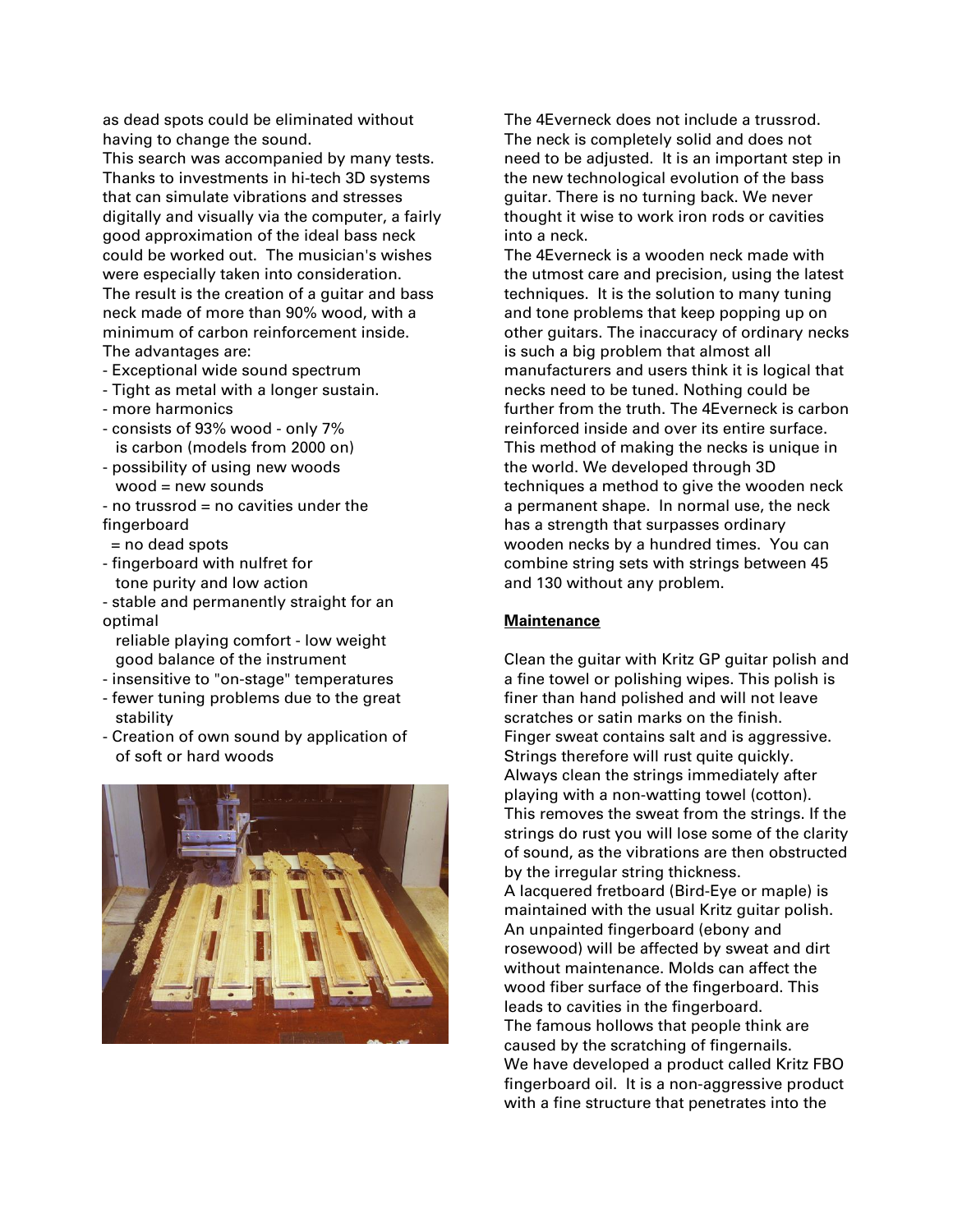fingerboard. The molds have no chance to develop and the fingerboard remains beautiful. The product also removes scratches and feeds the fretboard.

This allows the fingerboard to retain its suppleness and reduce the number of cracks. Kritz oil protects the fingerboard from climatic humidity.

# **Replacing strings**



Replace your strings on a regular basis. Dirty strings on a bass quickly produce an unclear sound. You can feel free to replace, before or during a performance, a single string because a Kritz bass guitar neck moves allmost not at all.

Important: some strings stretch a bit during the first few hours that they are under tension. So it's best to test out for yourself which available sets/labels do or do not have this. It is important to always turn the string up (counter clockwise) when tuning. If the string sounds too high, turn it under the tone again and start again. Tuning by turning down can cause snags on the nut or nulfret. While playing, the snag may suddenly dissipate and the string will detune again.

# **Choosing string sets**

Important: Not all strings fit on a Kritz bass guitar

As with elements, some manufacturers developed string sets that can reduce the lack of sustain on regular guitars. This makes such sets popular.

They are made of lighter metals and contain a thin core with a thicker winding. As a result, they vibrate longer. Because our instrument necks optimize sustain, these strings are doubly responsive (resulting in excessive string travel). These strings can NOT be used on a Kritz bass. They lead to fret buzz all over the place. The bass guitar becomes unplayable.

You can recognize them by their low stiffness and their (usually) dark color.

The theory around manufacturing strings is very complex and would drive us too far here. Trying them out is the message. Some hints, however, so as not to drive you to expense. It is advisable to use strings that can optimally reproduce the sound spectrum offered. We recommend the use of normal strings. Combinations between 40 and 130 are possible:

If you tune in a different tone you should adjust the relevant string thickness, this is to maintain the correct string tension and avoid fret buzz. Strings that are too thick are again not good. They have an incorrect string tension. The correct string tension also gives you more playing comfort and less painful fingertips.

# **Playing Techniques**

Because this is a precision instrument, you will hear all sounds much more clearly than with a normal bass. It is therefore important that the guitar is tuned accurately. To play in tune you should not press the strings too hard. By pressing the strings hard you will vary the pitch. Think about this in the beginning. After a while you will get used to pressing "softly". If you press the strings too hard with the left hand (right hand for lefties) there is a chance that the guitar will play out of tune, especially with chords.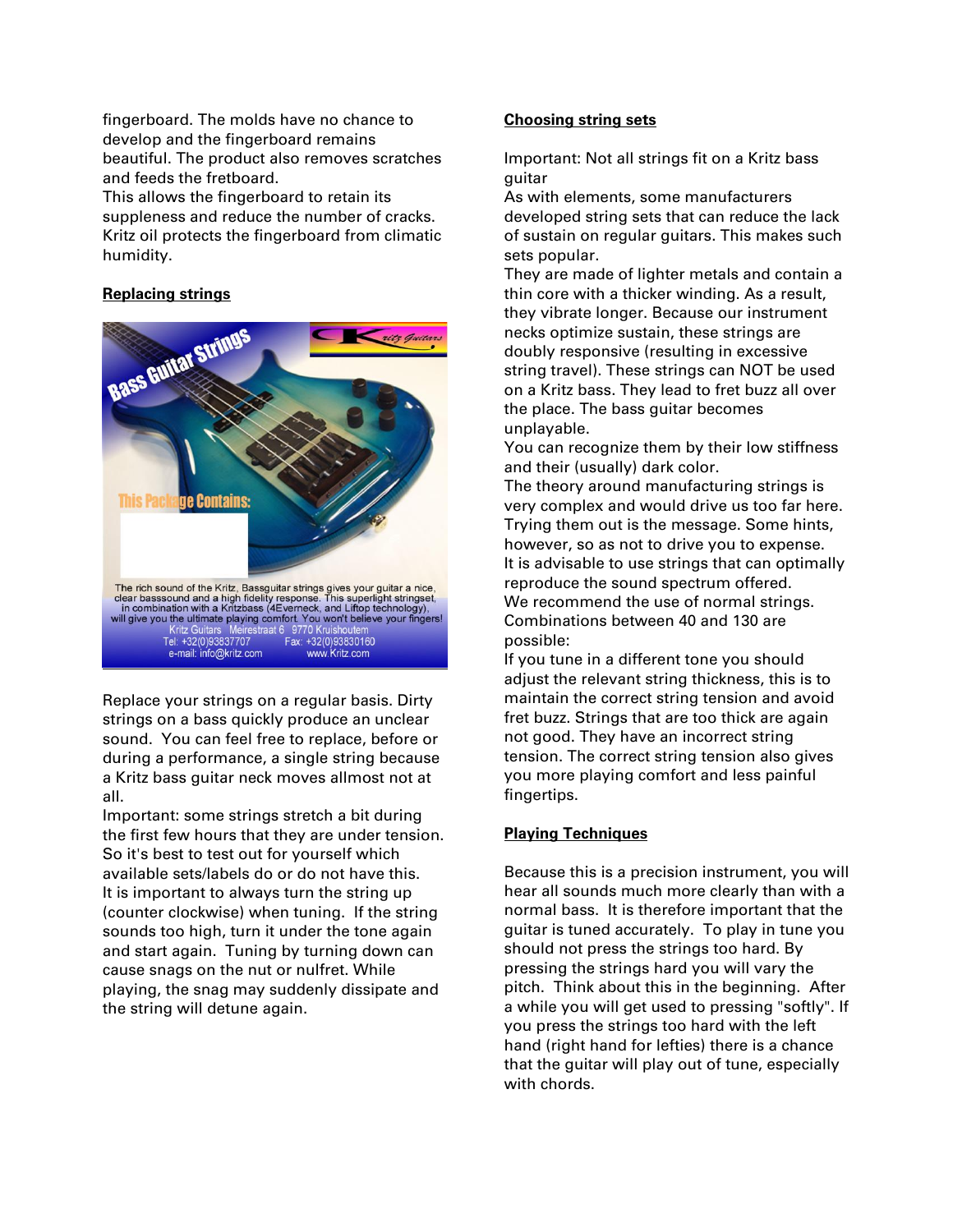Try to play the key softly and give the power with the right hand. You will be able to play quite a bit faster. Persist... it is a habit. Slapping is also easy on a Kritz due to the application of hammerfrets on the two thickest strings. Playing is very easy because of the thin asymmetrical neck. The neck follows the shape of the hand between your thumb and index finger. New possibilities abound to develop new techniques through your thumb, at the top of the neck.

# **Repairs**

Some people carry the guitar for maintenance to an unauthorized guitar shop. Because they are not informed about our new techniques, they usually treat the neck like a normal neck. As soon as they discover that there is no adjustment possibility they will suggest to adjust the frets. Never allow this! Notify the repairman that it is a carbon reinforced neck with a complex radius. Ask him to explain the reinforced 4Everneck, the complex radius and the KIC system. Have them at least contact us if he cannot give a clear explanation. We produce (as of March 2001) keys with an accuracy where the "crowntop" (point of contact of the fret wire with the string) very precisely follows the calculated ComplexRadius™ surface. One to three fret corrections are allowed upon inspection. More is "rejected." So be careful about just resharpening the frets. It is usually fatal and cancels the warranty. Re-fretting with the updated moulding techniques is then the only solution to get back your familiar playing comfort.

# **Tuning the guitar**

Some "low-budget" tuning instruments take only a very short fragment of the full tone as a reference. The readout is then sometimes different for each keystroke. Especially the B string of a five string bass is difficult to read by the tuning instrument. Always set your tuning key to the "bass guitar" position if provided. Your practiced ear is still the best tuning instrument. Therefore, always tune by harmonic vibration comparison (flageolets).

The Kritzbas easily reproduces the harmonics , without a keynote.

Also know that we hear higher tones slightly lower compared to the lowest, due to an error margin in our ear (cochlea) and our brain. This is a natural phenomenon. This is why the strings at the 12 th fret are compensated (raised setting). For this, see: "changing string height"

To tune, proceed as follows: first, set all the strings approximately right. Tune the G with your tuner exactly to the middle position (440). Then use flageolets to tune the D with the G (slightly damp the strings: D at 5 and G at 7 and listen until there are no more differences in vibration).

Tip: playing the flageolets is sometimes difficult if you don't know exactly how to do it. Activate the string closer to the bridge and the keynote will disappear more easily when damping.

Now do the same thing sequentially: A with D to tune A and E with A to tune E. For 5 string basses:

If the B string won't show itself, you can tune it by pressing it in the 5th square and setting it to an E. Remember that new strings stretch a bit. So it is best to check again later. Tip: Remember that thinner strings play easier, but they don't sound as good and thinner bass strings rattle faster. See: "choosing string sets"

# **Adjustment of the 4Everhals**

The materials used (Wood, carbon, various resins, etc...) as well as the joining techniques form a neck with a uni-resonance, which is not deformable under normal conditions.

# Guitars built up to 2001:

These necks contain an adjustment screw (this is not a neck pin arrangement because our necks do not contain a trussrod) that can, under strict conditions, trim the neck via an internal cable system. You or your local repair shop cannot do this yourself. Only a thermal treatment and targeted tension adjustment make the adjustment possible. This adjustment is rarely necessary. It is done during the adjustment in our workshop.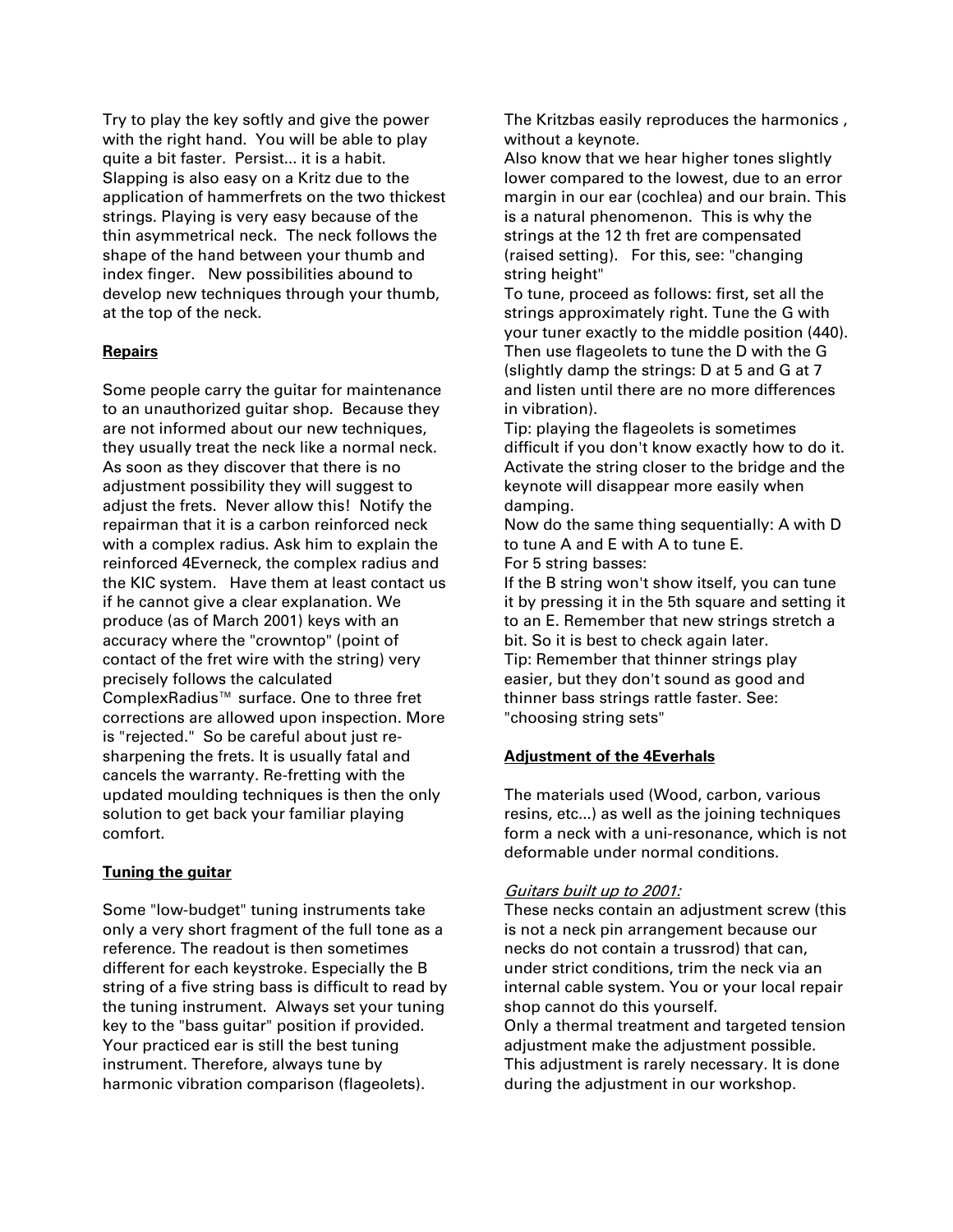Any attempt to twist the sealed arrangement located in the neck pickup pocket, by unauthorized persons, can lead to an internal break in the internal neck tuning mechanics. The neck will then bend more forward, it will produce multiple resonances and even have side noises or dead spots (like a regular neck). This is irreparable and greatly reduces the quality of the bass guitar. Adjustment of the 4everneck (only necessary when used under climatic conditions more extreme than -10°C or +40°C) can only be done in our workshop by means of pre-tensioning, with our machines or by people trained by us such as authorized dealers (outside the Benelux). If you break the seal, all warranty on the bass guitar is voided. Usually, in case of internal breakage, a new neck must be installed.

#### Guitars built from 2001 onwards

As of February 2001, we are applying a new reinforcement technique. The neck becomes so stiff that no regulation is required. This system has been realized by Kritz through the use of new composite materials. They connect both wood and carbon, diolene and kevlar, in a way that is difficult to break. We therefore immediately recognized that the possibility of trimming the neck had become unnecessary from this point on.

# **Autoflex protection of the neck**

Through proper positioning and the precise application of the amount of Hi-tech reinforcement, an "autoflex" safety system has been developed. It allows the neck under the influence of unusually high stress to first partially deflect instead of immediately cracking.

#### **The electronics**

A kritz bass contains several electronic controls, such as volume and tone. Tone controls are: Bass Middle and High. Each tone control has a middle position. The middle position can be felt with a click. This position is the neutral mid tone position. Turning clockwise amplifies the frequencies involved. Conversely, you reduce the frequencies.

The volume knob can be pulled out on some versions (Basslines). This adds extra coloration for slapping. The adjustment of this coloring is done via trimpots on the circuit board, inside the control pocket at the back. See also accompanying circuit board information.

The bass contains electrical components that are fragile. Humidity, dust and dirt is a major enemy to these components. The metal pole pieces of the elements may show rust marks due to humidity. Volume and tone controls as well as switches will interfere if left in these conditions for long periods. Consult us or your repairman to deal with these failures. If you are familiar with electronics, you can treat the potentiometers and switches yourself with the appropriate contact spray

#### **The hand-wound Kritz elements:**

As of February 2002, our basses are also equipped with our own hand-wound bass pickups.



Our pickups deserve special attention. Therefore, we tell a little more about them. F. Valcke:

The story starts years back (1976) when I kept noticing that most series guitars did not sound as bright as you could normally expect from a metal string. This was the year Kritz was founded, then a recording studio. With this in my mind, I was already looking for wider sounding pickups at the time. 10 years later I still wasn't satisfied because I knew, with my experience as a studio engineer that a bass guitar could have more high output which I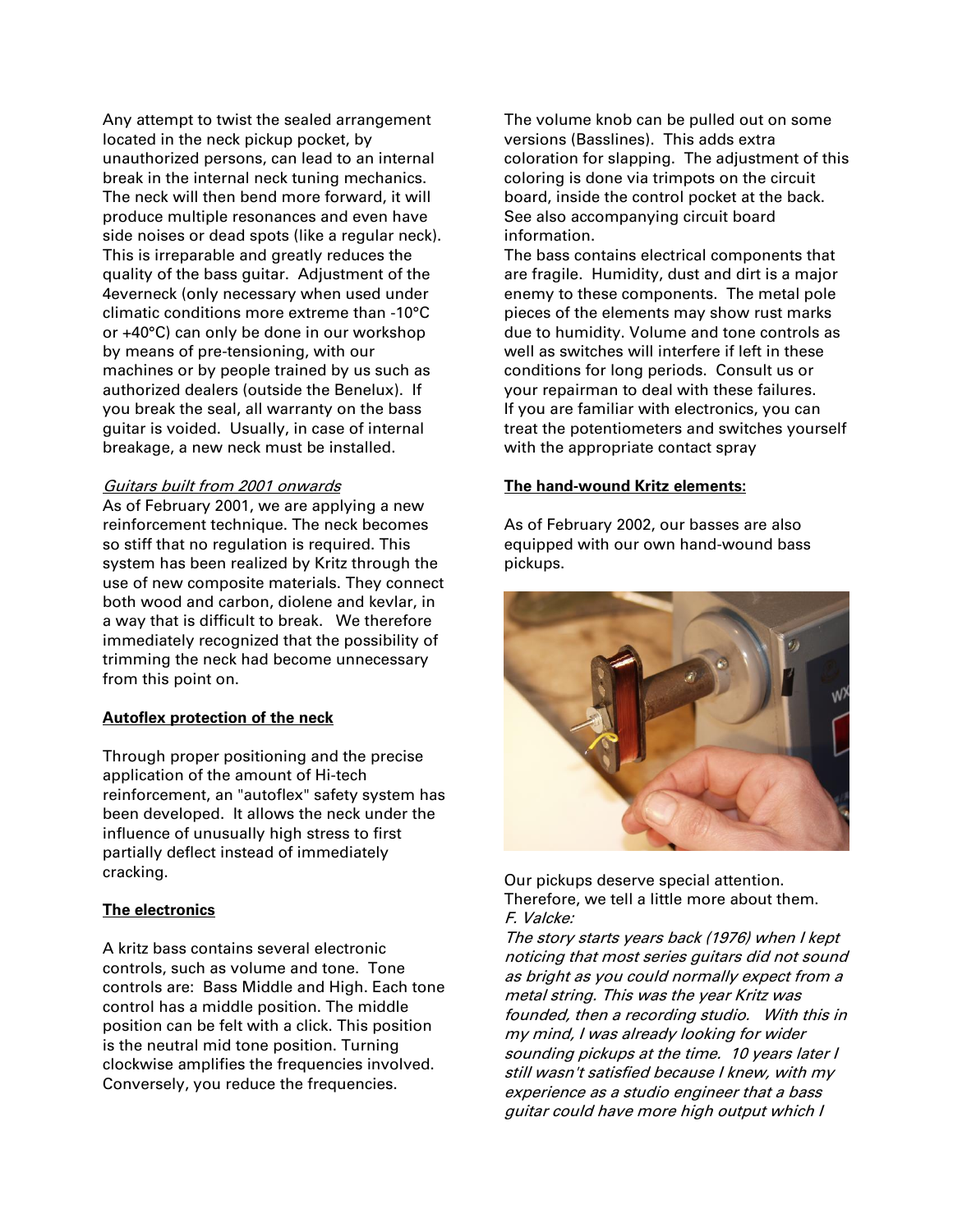heard through. You know "clean" or "glassy" or " brilliant", "transparent", "crispy" or "clear". All names that refer to this high output. The modern lamp amplifiers are designed in such a way that they let all the incoming frequencies back out as well. Even large speakers have not escaped evolution. But even through such a cabinet I found my high insufficient. It had to be sought in the instrument and its recording system. So I went on the research tour again. The result of a brief study of this problem pointed in two directions: String vibration behavior due to the guitar wood type and the pickup elements.

#### The guitar wood type:

Comparative examination of some 20 guitars quickly gave us the result that the density of the wood gave a significant frequency shift: wood with a high specific mass (600 to 1400 kg/m3) gives less volume to bass and more volume to treble. Wood with a low specific mass (200 to 500 kg/m3) gives more bass and less high. The overall bandwidth remained virtually the same, it just shifted.

Because bass builders strive for a good hi-fi sound (and bass sounds give the impression of contributing a lot to "sound") one quickly tends to accentuate the low. Resulting in less high. Who doesn't know them the popular basses made of mahogany, alder, linden, poplar, swamp ash.... all trees that float like a feather, but certainly don't carry the high in them. For us it was obvious that this was the cause. But there was more.

Because of interference and ringing, one often limits the frequency range of the elements. One only has to choose the number of windings and the base material wisely. Believe me, two plates pressed from cardboard (coilframe) and some melted wax and away comes the feedback... and... the high. The frame made of harder plastic that everyone uses today gave a better result than what one could do in the sixties, but this high again drifted away by waxing the thing (dipping the element in melted wax to make the windings tighter).

To make a long story short, we developed from these experiences an element that consists of completely fireproof, hard material (top and bottom plates, wire varnish,

connections and soaking product). Where everyone's ordinary plastic pickup melts together like a rag, we start by making our elements sound solid. In this we go very far. The result is: a transparent pickup that has the same anti-feedback properties as any normal element but with a few kilos more height.

#### **Maintenance of the elements:**

Depending on your choice, we have Kritz or other elements built into your bass. They offer a possibility of different timbres due to the individual development of the electronics. Above all keep the elements free of dust. The adjustment of the pickups is done by turning the (spring loaded) screws on the side or at the bottom of the pickup.

A Kritz pickup is a high dynamic element. Some bass amplifiers are designed for guitars with low dynamics. If you do not want distortion on such an amplifier the volume has to be turned down a bit. You may have to move the pickups further away from the strings because of this. Turn the screws counter-clockwise to lower the pickups. Modern amplifiers often have a possibility to plug in "active" or "passive". Use the active circuit for your bass. If desired, we can place a trim pot inside that limits the volume of your Kritz guitar.

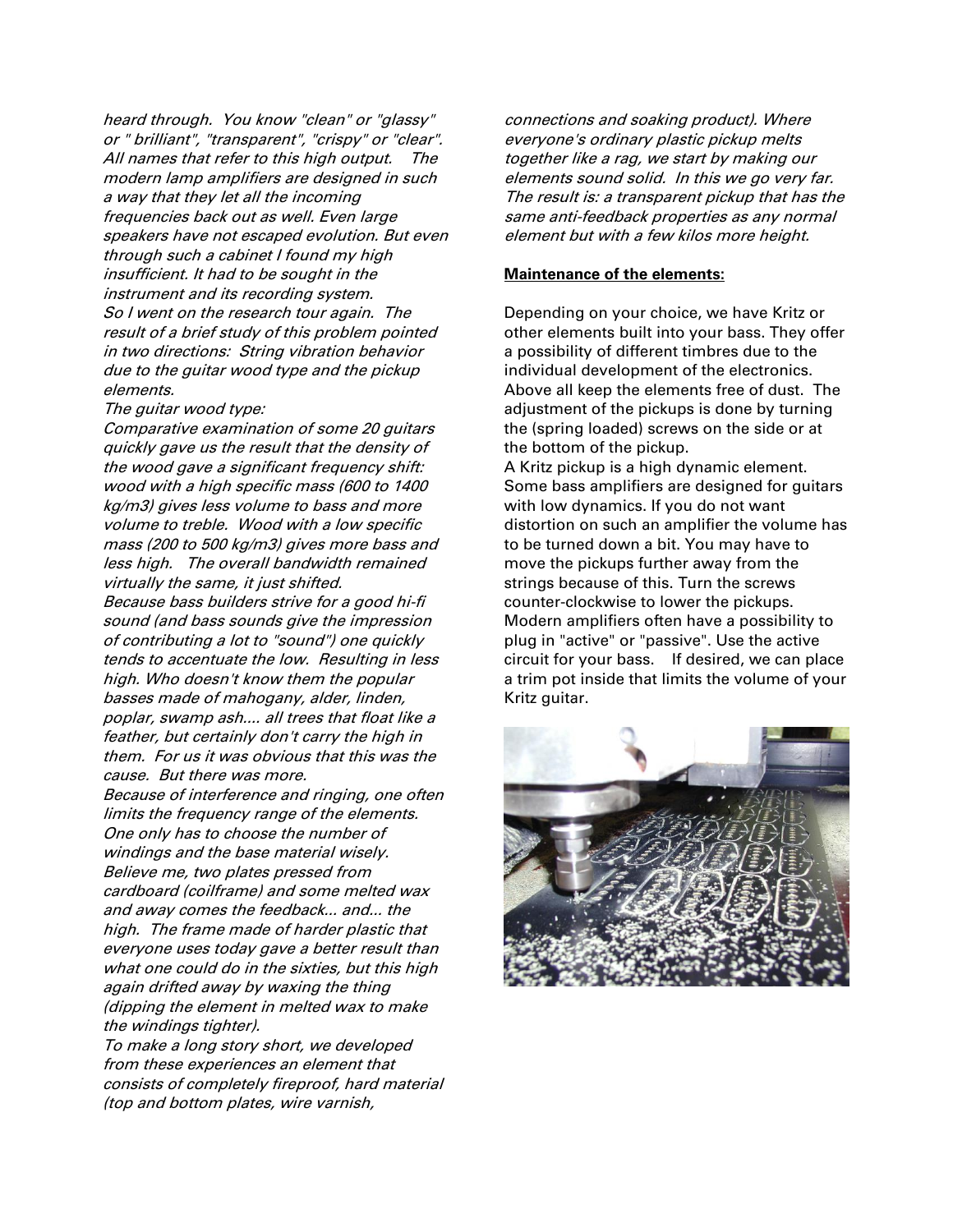# **The Kritzwood fretless fingerboards and bridges**

While visiting festivals, concerts and performances of pop and rock bands, it is often noticed that the bass sound at open air concerts is sometimes a problem. Too woolly, ringing sounds and undefined tones frustrate many bass players. Approaching such a performance from a distance, one notices that the bass is too loud. In fact, you hear the bass first and usually it doesn't sound in tune. Some notes are extremely loud, other notes you barely hear. Usually the musician has a hard time hearing himself. This is usually why musicians changed guitars or amplifiers over and over again without obtaining the sound they were looking for. So what is going on anyway? The experience that could be gained at Kritz during the development of the Human guitar made it a lot easier for them to isolate and solve the flaws of the current electric basses. A major issue here was the problem with the neck. With the bass, a uni-resonant neck is essential to achieve good sound quality. With the fretless bass, the lack of the metal (the frets) is a weak spot. The fretboard comes into contact with the vibrating string. This contact should not be dampened. Here the application of the new composite Kritzwood as a fingerboard was very useful. Kritzwood is a composite material with multidirectional wood fiber structure, based on graphite and phenol. Kritzwood is harder than any other type of wood and can be compared to the hardness of light metal. This property significantly improves the sound and the sustain without affecting the wood tone. Kritzwood is scratch free and increases the life span of the fingerboard ten times.

Research has worked wonders here. Thanks to specially developed software programs, Kritz can simulate a vibration and its resonances on a fictitious instrument via computer. Density, E-modulus, shape and mass flow are important elements here. From the test results Kritz was able to deduce that the bridge has a major influence on the sound quality, the tonal character and the sustain of a bass.

The conclusion was that the ideal bridge should not have a greater mass than the body underneath it, to achieve an optimally flat, and volume-compatible sound. So basically a maximum, not higher than the specific gravity of wood between 400 and 600 kg/m3 This cannot be realized with metal. The only possibility was: to use a different material in the manufacture of the bridge. Again, Kritzwood was a good solution as a material that was sufficiently strong. We were therefore forced to develop our own bridge. It was first applied to the fretless bass5. This was not easy and took quite some time. The bridge has the strength of metal and has only a fraction of the weight of an ordinary metal bass bridge. The result is amazing. You can feel the sound across the entire bass body. It is as if the bridge does not exist for the vibrations. All positions on the fingerboard are equal in tone volume, tone width and sustain. We found to our great surprise that the tonal instability, (the phenomenon where the sound floats because with thick, long strings the string tension varies during vibration) was 65% gone. This was a blessing because a separate research program had been planned for this problem. After the completion of this project, they compared the new bass with a conventional bass. The difference is remarkable more so the difference is even laughable. "A sound of cardboard... the old one" suggested the bystanders. With a lighter amplifier and without all kinds of additional sound equipment you get a noticeably better result. More volume with less watts! An additional advantage is that the wide sound spectrum now allows the fretless bass to be used as a fretted bass. Two in one and very good for your wallet. You do have to make sure that on the (fretted) bass you place the fingers on the fret marks otherwise you sound "in between". But even this in between is sometimes very effective and necessary in more classical works. In any case, quite a first in the bass world! What is Kritz doing here with his Smilefrets? Nothing at all. Indeed on a fretless bass there are no frets, so no Smilefrets™ either.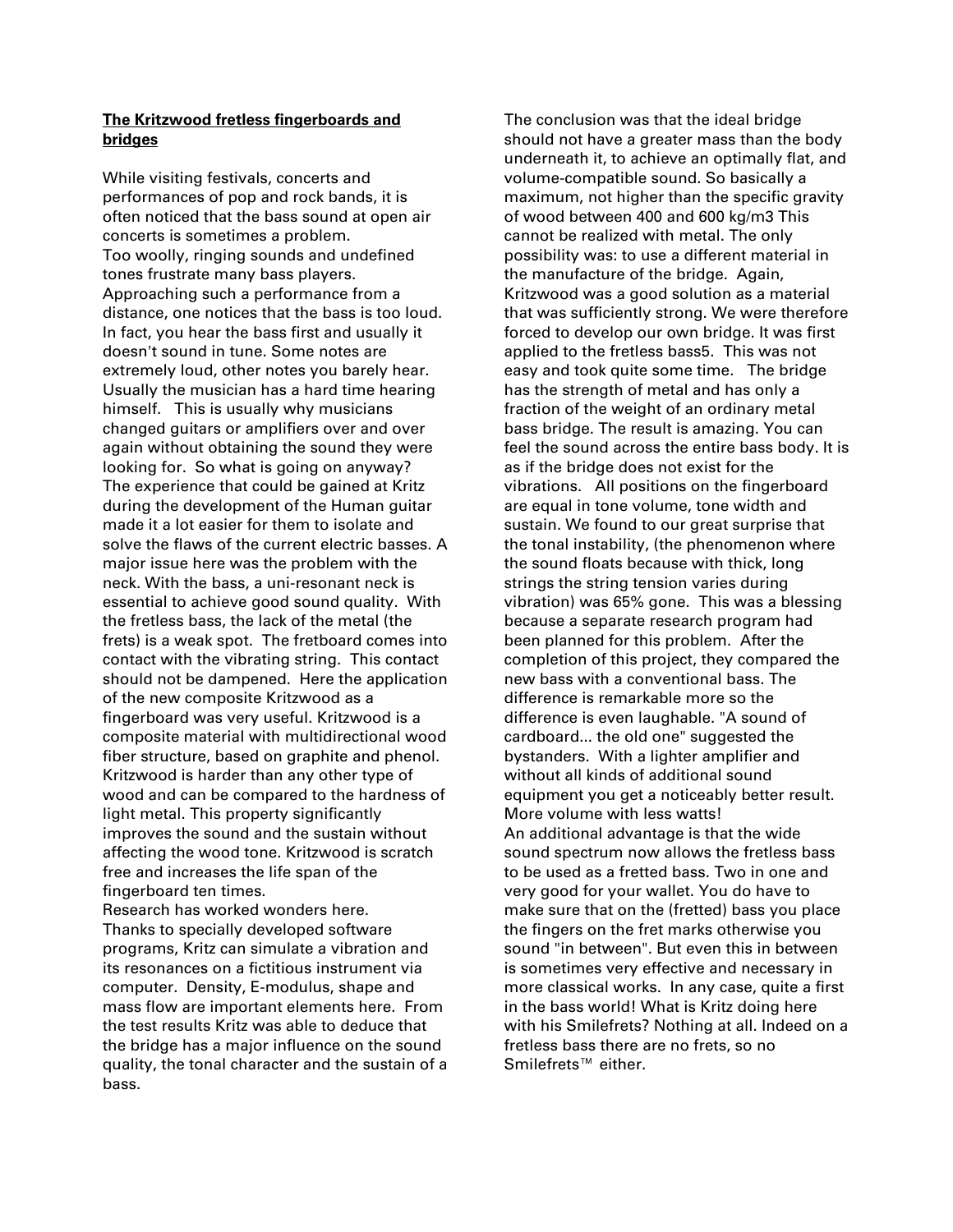

#### **Transporting and stocking the instrument**

It is recommended that the instrument not be stored in extremely cold areas. If this does happen, do not open the case until after it has remained in the warmer environment for quite some time.

Freezing temperatures will cause the wood to shrink whereby the harder lacquer surface will crack. When heated, the wood will expand back. "Craquelure" effect is the result. The hardware will also corrode faster in these conditions.

# **Changing the string height**

If you drastically change the string height or string thickness you must adjust the intonation saddles. The intonation is adjusted by our people both by ear and chromatically. It follows the tonal pattern of a piano. It is highly recommended that you speak to a professional to do this. This will guarantee a tonally correct interplay with other instruments.

Nevertheless, we give you a method to do it yourself. We cannot insist enough that the guitar is factory set and will not change on its own. If the guitar suddenly sounds wrong: retune it first.

The saddle blocks in the bridge can be turned forwards or backwards.

Adjusting the blocks forward (towards the neck) raises the pitch at 12th fret position relative to the open string (0 position).

Setting the pitch metric (440 Hz system) with a tuning instrument is not correct!

Our brains hear higher tones slightly lower than the metric values that appear on the measuring instrument. This is due to the complicated construction of our hearing system. Therefore, a compensation is needed for the high. Other instruments, with multiple octaves, such as a piano are also compensated in this way.

# **!!>>It is unnecessary to do the following operations if nothing has been changed on the bass guitar.<<!!**

# **Important:**

Use a good quality tuning instrument to check or adjust the following settings. Please note that the fine-tuning cannot be done with an ordinary tuning instrument and thus requires a well-trained ear and a lot of experience. Please note: A bass guitar is tuned perfectly if (correctly tuned) it does not vibrate with each other when striking the 4 strings in a chord. You hear one tone for all the strings.

# **Adjusting intonation:**

Proceed as follows to re-tune the guitar with your tuning instrument: Always double check !

#### Setting

- G string loose : tune correctly needle in G Position.
- high G 12th fret : adjust block  $G + 2$  commas higher
- D string loose : correct tuning needle in D position
- D string 12th fret : adjust block-saddle  $D + 1$ . comma higher
- A string loose : correct tuning needle in A position
- A string 12th fret : tune block saddle  $A +0.5$ comma higher De snaren E en lage B (bij 5 snarenbas) worden exact ingesteld op de middenstand (440) van het steminstrument, zowel voor de open, losse snaren als voor de 12 e fretpositie

Important: The control options on a bridge are sometimes limited. Especially with large string heights.

The Kritzwood bridge contains 4 or 5 block saddles. By removing the spring behind the saddle you can adjust a few millimeters more.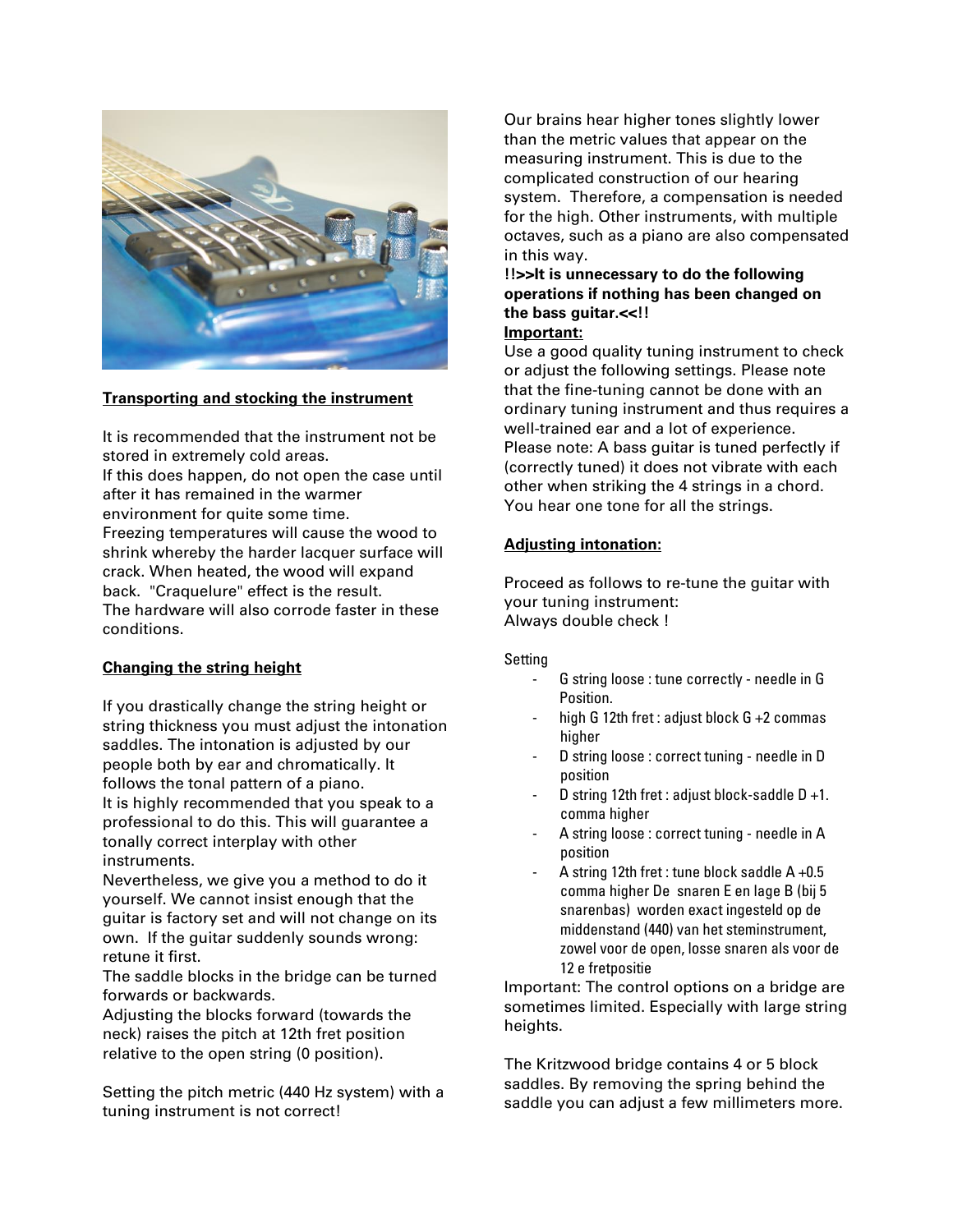We also have shorter saddles in stock. They allow you to set the intonation even more backwards.

Problems or questions about intonation? You can always consult us for free via E-mail.



#### **Tuning and maintenance of the guitar**

Maybe you bought the bass second hand and sometimes it will be disordered and poorly maintained. We think this is unfortunate but it happens. Details then make the difference. Measuring is knowing:

When it comes to tuning you should consider the guitar purely as a technical fact. Emotions and extreme good/bad thoughts about the instrument are meaningless. Give yourself time to get used to the guitar. If you do change something, do it in steps. Change one thing and take time to assess your change. Also dare to take a step back when in doubt. Also be aware that we are humans who are in a different mood from day to day. In the evening, after a long day of work, your hearing is usually tired. Sometimes you may find it difficult to tune a guitar. Never wrench in such a case.... you can't do it anyway. Waiting is then the only good friend. Bring yourself up to speed on tuning, it's a complex thing. Omdat men soms overdrijft of te veeleisend is, nog dit:

#### **Unnecessary tweaking of the guitar:**

In the search for perfection, some people already work on the new guitar immediately after purchase. We completely tune every guitar ourselves. Electronics, hardware, tone etc... everything is checked. This takes a lot of time. The authorized dealer (only outside the Benelux) where you buy the guitar, or we, will gladly adjust the string height to your liking at the time of purchase. The individual tuning to your hand, cannot be done before the moment of sale because this is personal. A guitar properly tuned is very personal Don't overdo it. Without realizing it, you are trying to copy the previous guitar (and sometimes the mistakes) onto the new one. Sometimes one knows a adviser, friend or builder who demonstrates his knowledge on the subject. Our technological changes are usually uncharted territory for these people. They are sometimes annoyed by this and have a feeling of being left behind. Consequently, they usually begin by criticizing. The technology in our guitars is mainly inside. It is only slightly visible, if at all. What some people tried out on ordinary guitars with a trussrod is no longer applicable to our instruments. Be very careful with the good advice of these "miracle doctors". Under no circumstances let them "improve" your new Kritz instrument. There is a point at which your Kritz is tuned to its best. Going beyond that then becomes "less good" again. Miracle guitars, for example, where there is no fret buzz to be heard while the strings are almost resting on the frets do not exist! It always remains a compromise. Practice is usually a better solution than wasting time on an allimportant minor detail. Finally, if the adventure with "the expert" goes wrong, you end up with your manufacturer

and this along with reality and cost. The guitar is a metric, without mysteries. Don't be guided by impressions, prejudices or brand names. A golden rule: measuring is knowing! You bought our technology with full confidence.... Believe in yourself and keep it that way, and you will always stay one step ahead!